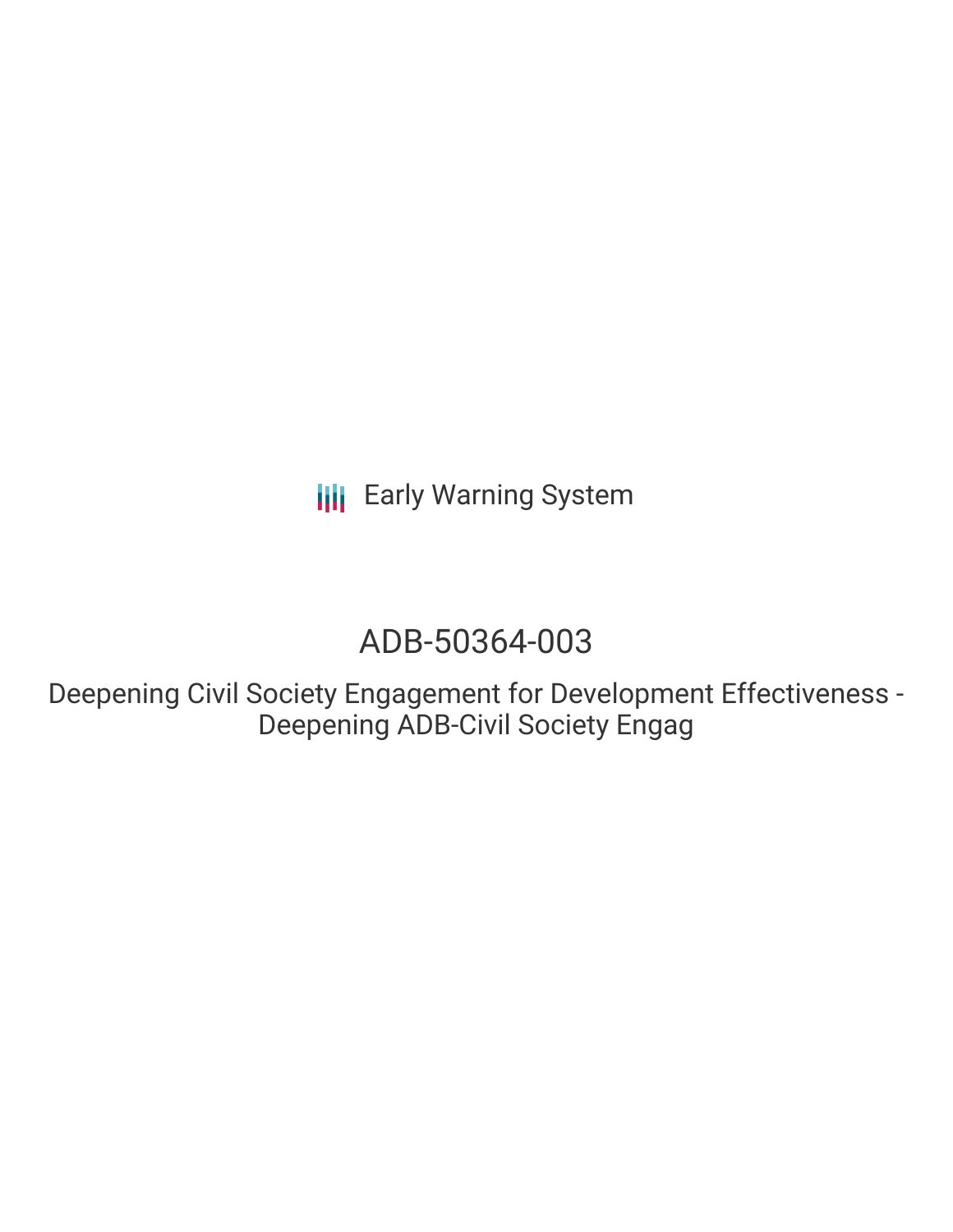

# Early Warning System

Deepening Civil Society Engagement for Development Effectiveness - Deepening ADB-Civil Society Engag ADB-50364-003

#### **Quick Facts**

| <b>Countries</b>               | Cambodia, Myanmar, Nepal, Philippines |
|--------------------------------|---------------------------------------|
| <b>Financial Institutions</b>  | Asian Development Bank (ADB)          |
| <b>Status</b>                  | Active                                |
| <b>Bank Risk Rating</b>        | U                                     |
| <b>Voting Date</b>             | 2018-09-19                            |
| <b>Sectors</b>                 | <b>Technical Cooperation</b>          |
| <b>Investment Type(s)</b>      | Fund                                  |
| <b>Investment Amount (USD)</b> | $$0.50$ million                       |
|                                |                                       |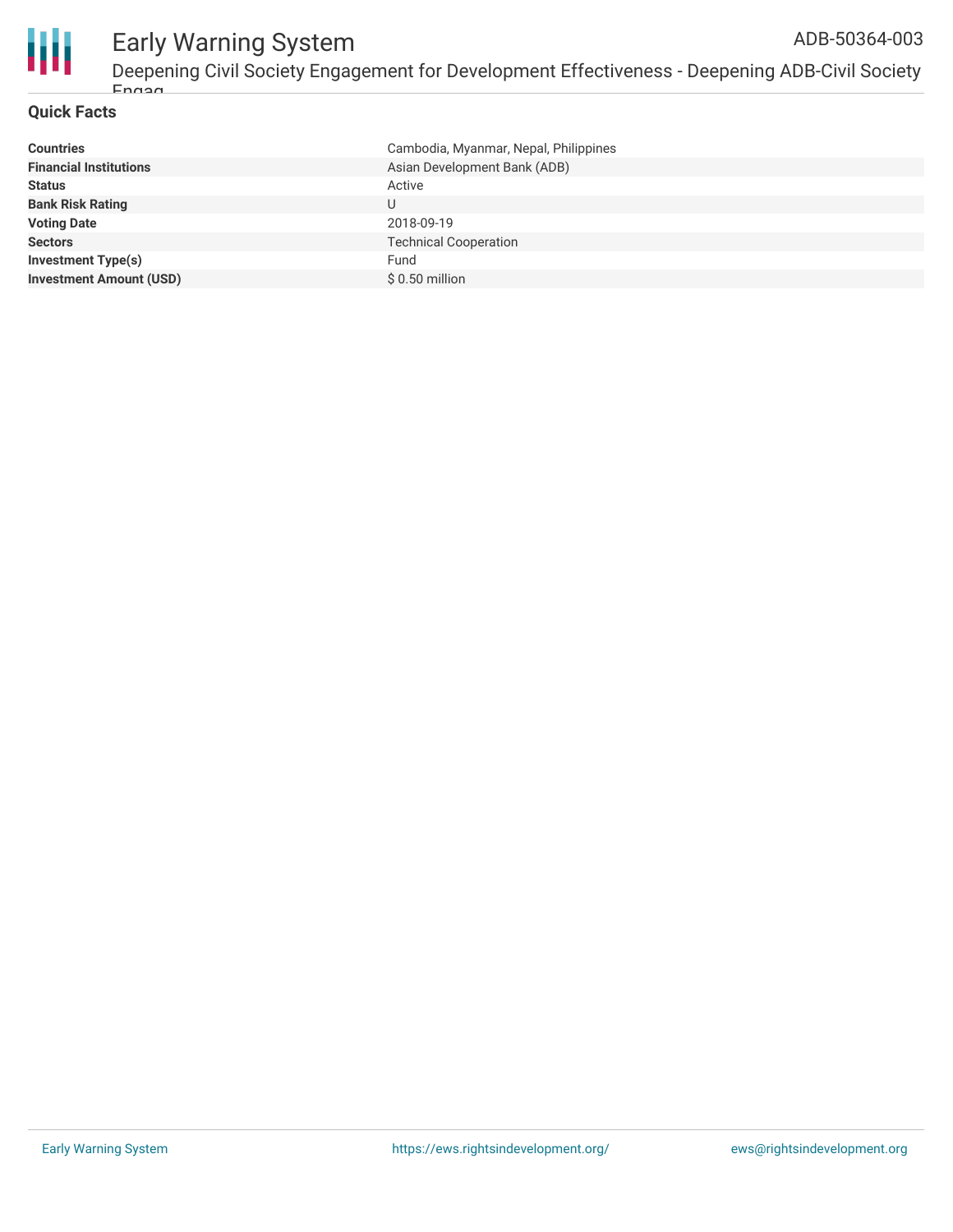

#### **Project Description**

According to the bank website, "The TA will have the following outcome: CSO participation in ADB operations strengthened. SP2 will support the last two outputs of the overall TA cluster.

Output 1: Demonstration activities through effective CSO engagement conducted. Under this output, aligned with output 2 of the TA cluster, funds will complement South Asia Department (SARD) and Southeast Asia Department (SERD) ongoing and/or upcoming projects by strengthening the quality and depth of the consultative and participatory approaches with a broad range of stakeholders, on projects and/or programs to be identified in consultation with the respective regional departments.

In the Philippines, Subproject 2 will finance the nongovernment organization (NGO) BRAC to implement a productive inclusion program, called the graduation approach, in one of the poorest regions of the Philippines, Negros Occidental. ADB is drawing from the experiences of other countries to implement an innovative graduation program under an ADB-supported large-scale targeted social assistance program, the Pantawid Pamilyang Pilipino Program, which has reached 4.4 million poor families identified by a national poverty targeting system. The program will strengthen local civil society by forming and supporting local associations and providing them with group-based asset transfers, training, and coaching to implement group-based enterprises. Further details of the background and the scope of the work is available in Attachment 2.

In addition to the support to the graduation approach, Subproject 2 will support at least 4 CSO engagement demonstration activities in a range of projects in SERD and SARD DMCs. It is expected that the projects, spanning the processing to evaluation stage, will receive support for complementary activities implemented by civil society. These projects will be identified during the implementation of Subproject 2. SARD and SERD will each support two in-depth CSO engagement demonstration activities. SDCC will seek governments' concurrence as needed prior to the implementation of each identified activity. Examples of activities include financing a set of consultations with CSOs during processing to help improve project design, such as with road safety groups for road projects or parent teacher associations for education projects. A women's organization may be engaged to assist with the implementation of additional activities to a project's gender action plan, which result in stronger project results. Provision of a CSO to monitor a project's impact at the community level is another example. Subproject 2 will support two outreach, communications materials, and/or related activities to engage with advocacy and operational NGOs involved in ADB-financed projects in South and Southeast Asian countries.

Output 2: Knowledge products about effective CSO engagement in ADB operations generated and shared. Output 2 of Subproject 2 mirrors output 3 of the TA cluster. Documentation and sharing experiences of effective CSO engagement and lessons provide valuable information for DMC and ADB staff for future opportunities. Under output 2, Subproject 2 will support the publication of a guidance note on CSO engagement in ADB operations, which includes case studies, practical tips, and contextual background updated to align with Strategy 2030; four knowledge products on innovative approaches in civil society engagement in ADB-financed projects, which may be used for face to face training and e-learning modules for CSOs, ADB staff and DMC officials; and revisions to 2 CSO briefs published in the ADB series. The CSO Briefs series, published by the NGO and Civil Society Center (NGOC), provides an overview of the civil society landscape in 27 DMCs and are a useful tool for DMC officials to identify opportunities for CSO engagement. The TA subproject will support revisions of CSO briefs in two selected DMCs. Although digital publication is ADB's default approach, some publications may be printed to reach specific target groups, such as civil society groups with poor internet access."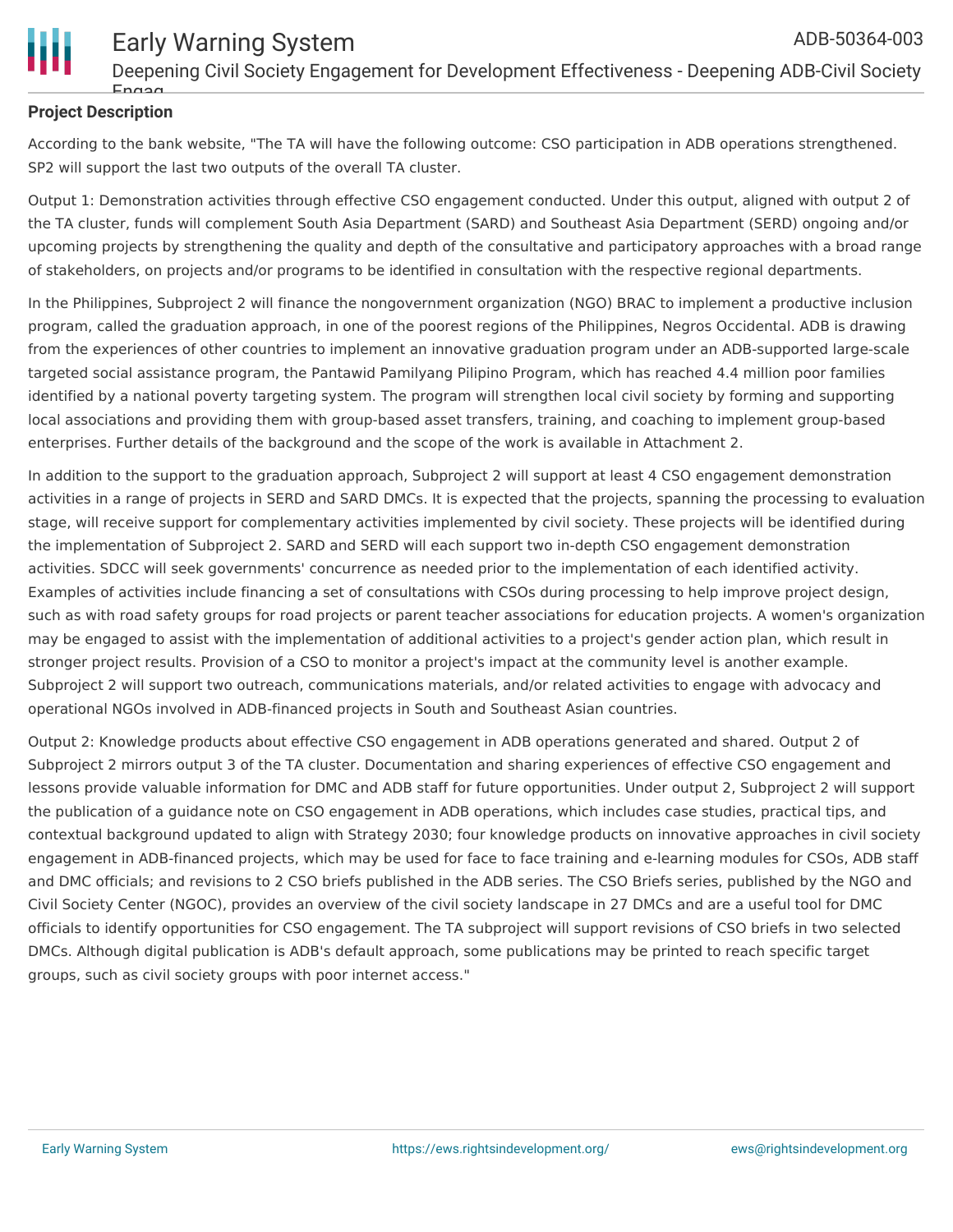

#### **Investment Description**

Engag

Asian Development Bank (ADB)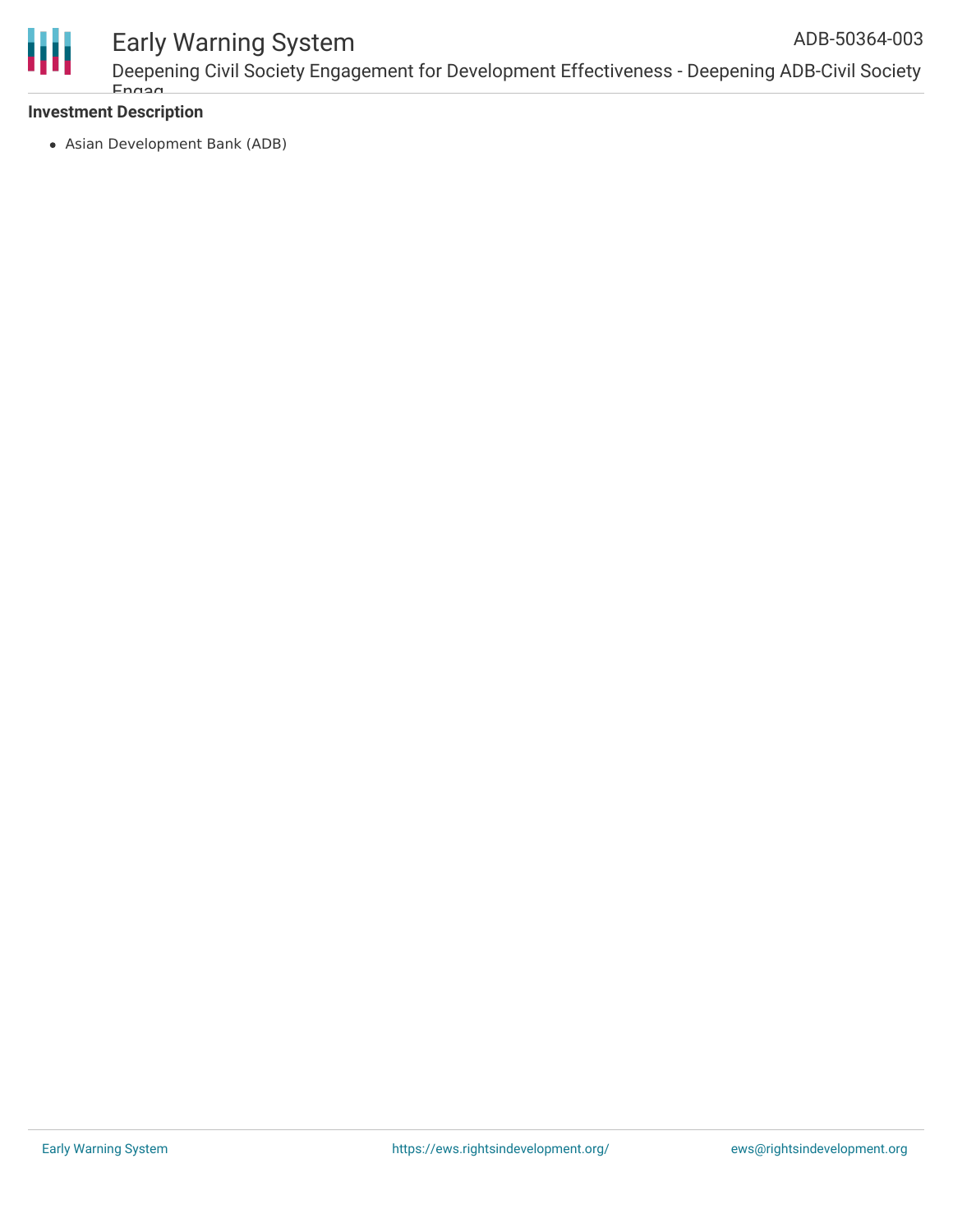

#### **Contact Information**

Responsible ADB Officer Thomas, Elaine C. Responsible ADB Department SDTC Responsible ADB Division NGO and Civil Society Center Executing Agencies Asian Development Bank Lainie Thomas ethomas@adb.org 6 ADB Avenue, Mandaluyong City 1550, Philippines

#### **ACCOUNTABILITY MECHANISM OF ADB**

The Accountability Mechanism is an independent complaint mechanism and fact-finding body for people who believe they are likely to be, or have been, adversely affected by an Asian Development Bank-financed project. If you submit a complaint to the Accountability Mechanism, they may investigate to assess whether the Asian Development Bank is following its own policies and procedures for preventing harm to people or the environment. You can learn more about the Accountability Mechanism and how to file a complaint at: http://www.adb.org/site/accountability-mechanism/main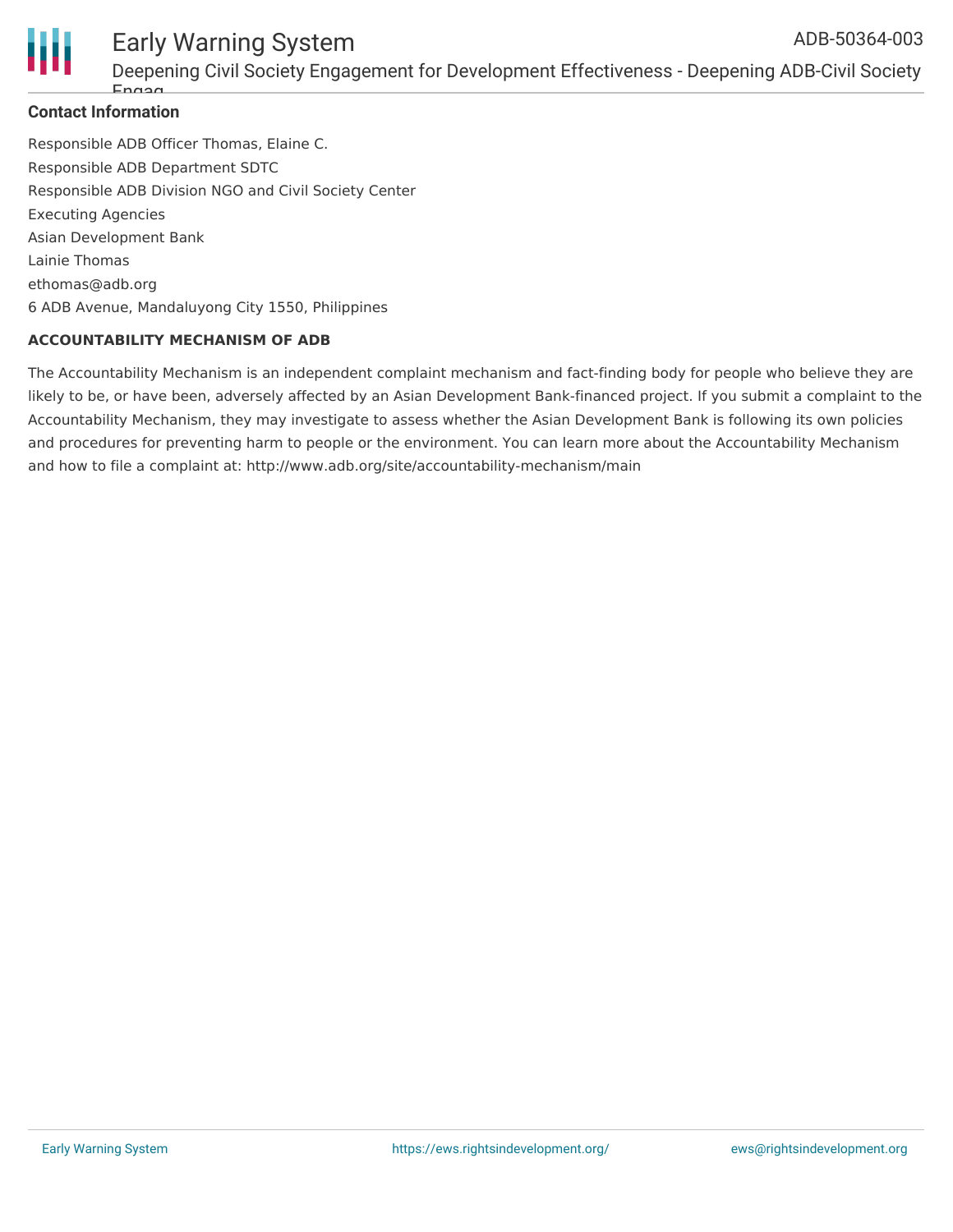

## Early Warning System

Deepening Civil Society Engagement for Development Effectiveness - Deepening ADB-Civil Society Engag ADB-50364-003

**Bank Documents**

• Project [Disclosure](https://ewsdata.rightsindevelopment.org/files/documents/03/ADB-50364-003.pdf) PDF [\[Original](https://www.adb.org/printpdf/projects/50364-003/main) Source]